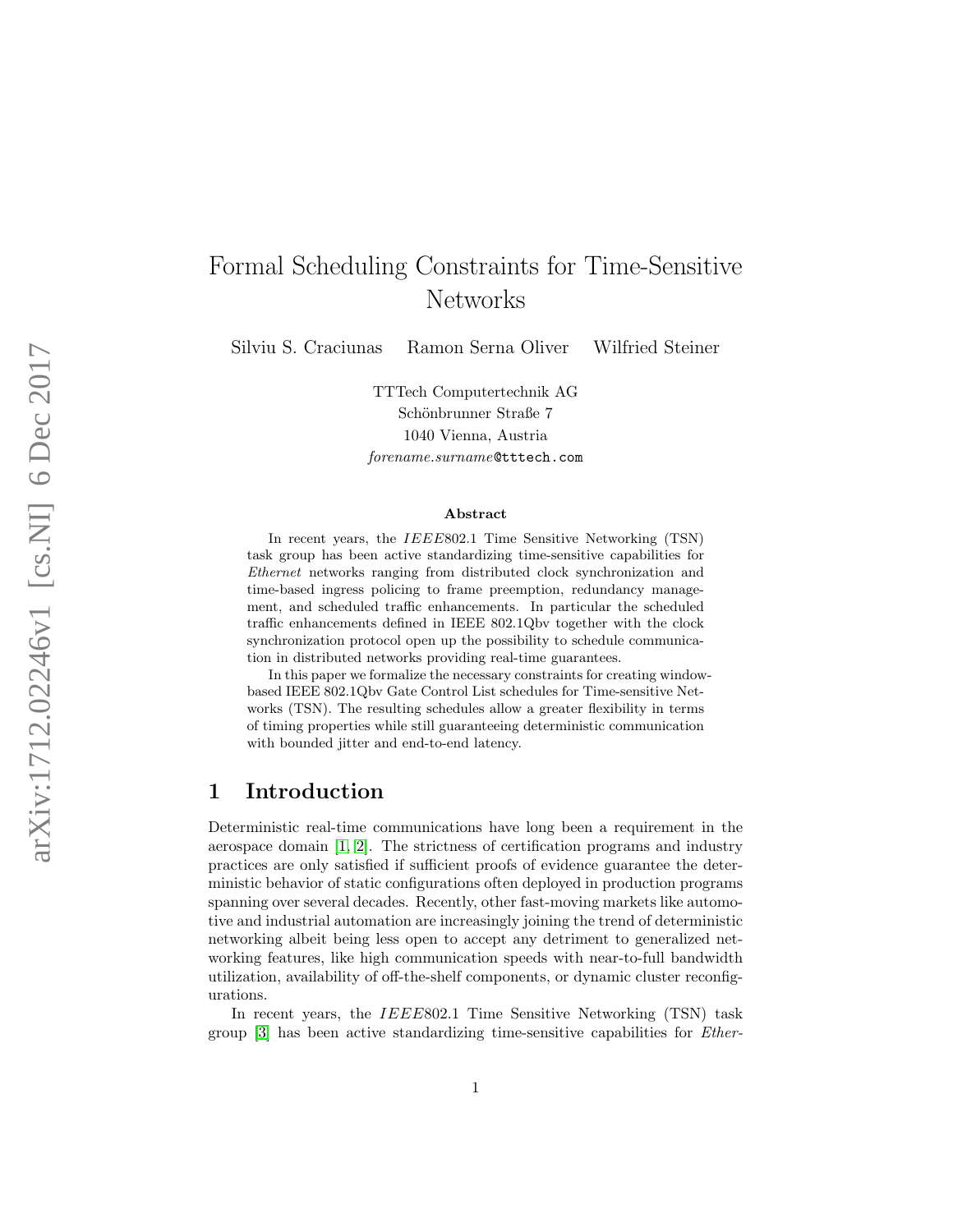net networks ranging from distributed clock synchronization [\[4\]](#page-10-3) and time-based ingress policing [\[5\]](#page-10-4) to frame preemption [\[6\]](#page-10-5), redundancy management [\[7\]](#page-10-6), and scheduled traffic enhancements [\[8\]](#page-10-7).

Out of the many protocols being presented, two of them are key to achieving compositional real-time guarantees:

- IEEE 802.1ASrev [\[4\]](#page-10-3) defines a time-synchronization protocol enabling a global clock reference with basic fault-tolerance mechanisms.
- IEEE 802.1Qbv [\[8\]](#page-10-7) specifies the time-aware shaper functionality implementing the time-triggered paradigm [\[9\]](#page-10-8) at the egress port of communicating nodes.

A time-aware shaper is essentially a gate mechanism sitting at the egress side of each priority queue dynamically enabling or disabling the selection of frames from the respective queue based on a predefined periodic schedule referred as Gate Control List. In a distributed network each egress port is timely set at runtime according to its own configured gate control list executed synchronously according to the global notion of time.

In the combination of these two key features lay the foundations for the synthesis of schedules driving the communication in a distributed network with determinism and end-to-end real-time guarantees.

Previous work [\[10\]](#page-11-0) formally defined necessary constraints to compute deterministic schedules that could be mapped to TSN-compliant multi-hop switched networks providing jitter-free transmission and deterministic end-to-end latency guarantees for strictly-periodic scheduled frames. However, such stringent requirements on jitter and latency came at a high cost. On one hand, fully deterministic communication constraints restrict the solution space for valid schedules due to the isolation of streams in the time domain. On the other hand, the focus was given to finding exact timing for each transmitted frame, which was then mapped on a second step into a gate control list reproducing the expected behavior. This made it difficult to optimize and tailor the output to device-specific properties, like the length of the resulting gate control list or the minimum distance between consecutive open and close gate operations.

In this paper we elaborate the necessary constraints to synthesize IEEE802.1Qbv deterministic schedules with a focus on the gate operations (open/close) and a relaxed timing model allowing communication with bounded jitter, yet guaranteeing determinism.

We introduce the network and traffic model in Section [2](#page-2-0) and formulate the scheduling constraints for IEEE 802.1Qbv time-gates as well as for the defined communication streams (Section [3\)](#page-3-0) for the case in which all communication streams share the same period. We discuss in [4](#page-8-0) the extension to multiple periods followed by a description of an SMT-based synthesis algorithm implementing the previously defined constraints in Section [5.](#page-9-0)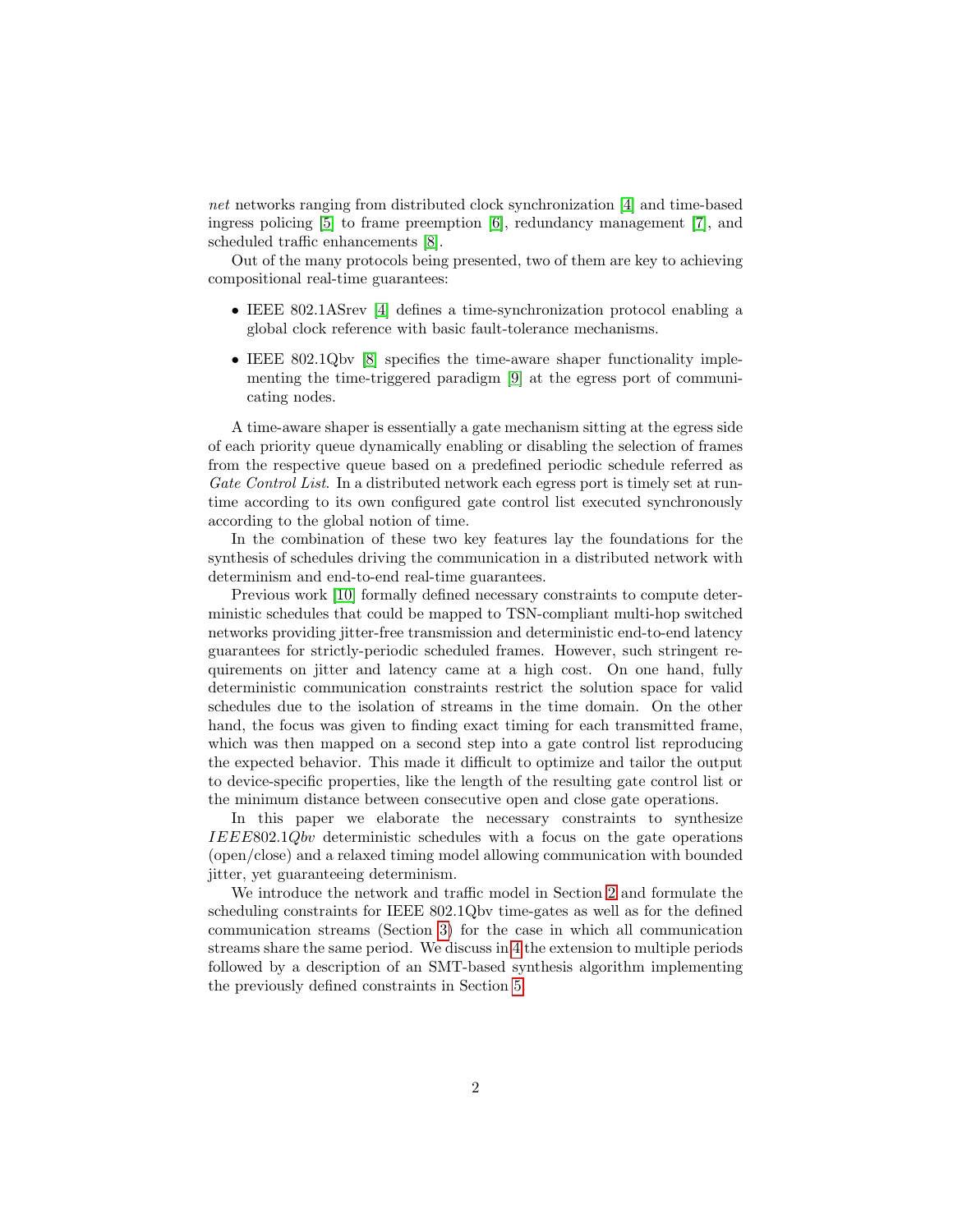#### <span id="page-2-0"></span>2 System Model

In this paper we model networks as a graph  $\mathcal{G} = \{\mathcal{V}, \mathcal{E}\}\$ , where  $\mathcal{V}$  is a set of vertices,  $\mathcal{E}$  is a set of non-directed edges as well as directed edges connecting vertices to each other. Each undirected edge  $(v_i, v_j) \in \mathcal{E}$  between two vertices  $v_i, v_j \in V$  defines two directed edges  $[v_i, v_j], [v_j, v_i] \in \mathcal{E}$  between the two vertices, where the first vertex in the pair description defines the source vertex and the second vertex defines the destination vertex. An example graph  $\mathcal G$  with eight vertices and seven undirected edges resulting in fourteen directed edges is depicted in Figure [1.](#page-2-1)



<span id="page-2-1"></span>Figure 1: Example network

Vertices may source, forward, and/or receive messages. End-nodes can be the source or the destination of streams, while network switches are the intermediary nodes forwarding those messages. A communication requirement is introduced through the concept of stream. A stream (or flow) is a periodic multicast data transmission from one talker (the sender) to one or multiple listeners (the receivers). Without loss of generality, we restrict the number of receivers to one (unicast) and the message size to one single frame, noting that extending the model to the general case is a trivial step [\[11\]](#page-11-1). We denote the set of streams in the network with S. Similar to [\[12\]](#page-11-2), a stream  $s_i \in S$  from talker node  $v_1$  to listener node  $v_n$  routed through the intermediary nodes (i.e. switches)  $v_2, v_3 \ldots, v_{n-1}$  is expressed as

$$
s_i = [[v_1, v_2], \dots, [v_{n-1}, v_n]].
$$

We assume that for each stream the sender and receiver vertices  $v_1, v_n$ , as well as the routed communication path that connect the sender and receiver vertices are known and given.

A stream is defined by the tuple  $\langle s_i.e2e, \langle s_i.jitter, s_i.size, s_i.period \rangle$ , denoting the maximum allowed end-to-end latency, the maximum allowed jitter, the data size in bytes, and the period of the flow, respectively. For the main part of the constraints we assume that all streams in the system share the same period but discuss the extension to multiple periods in Section [4.](#page-8-0)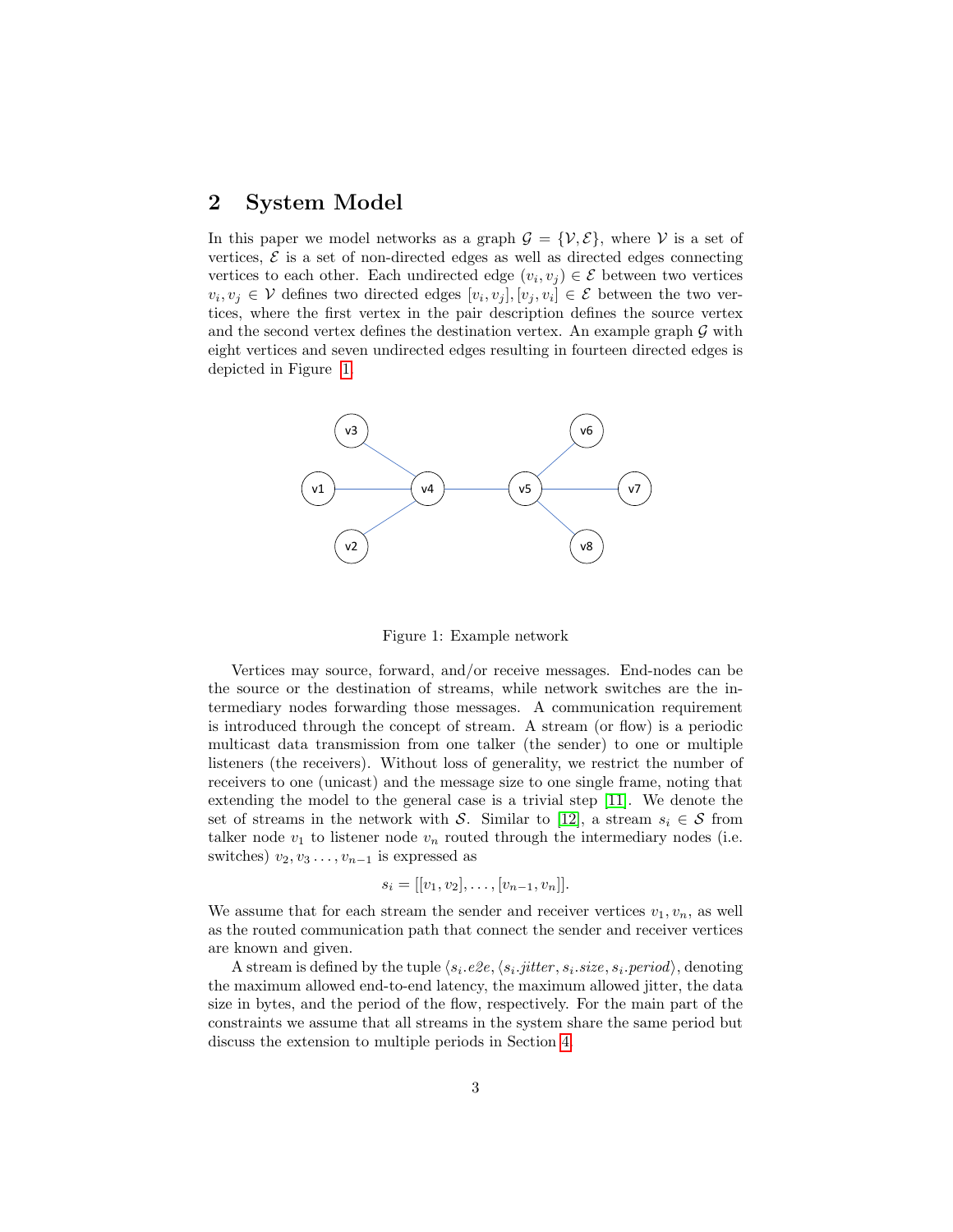The instance of a stream  $s_i \in \mathcal{S}$  routed through link  $[v_a, v_b] \in \mathcal{E}$  is defined by a frame  $f_i^{[v_a, v_b]} \in \mathcal{F}^{[v_a, v_b]}$ , where  $\mathcal{F}^{[v_a, v_b]}$  is the set of all frames that are to be scheduled on link  $[v_a, v_b]$ . Each such periodic frame is characterized by a frame length  $f_i^{[v_a, v_b]}$ . L and a frame period  $f_i^{[v_a, v_b]}$ . T. The period of the frame is equal to the period of the stream while the length of the frame is calculated based on the data size of the stream and the link speed.

Each vertex implements at least one queue  $q$  for each directed edge that it sources. For example,  $v_4$  implements a queue  $q_i^{[v_4, v_5]}$  for the edge  $[v_4, v_5]$ . Thus, all scheduled frames to be communicated from one vertex to another one will traverse the same queue. In this paper we will assume one single queue for scheduled traffic.

Time Aware Shaper IEEE 802.1Qbv [\[8\]](#page-10-7) defines a specific shaping mechanism on how frames are selected for transmission on egress. In particular it defines a gate for each priority queue, which at any time is in one of the two states open or close. When the gate of a respective queue is in the open state, frames may be selected for transmission on the directed edge associated with the queue in first-in first-out (FIFO) order. In case the gate of a respective queue is in the close state, frames from this queue are not selected. A priority selection is then applied among all opened queues. The state changes are predefined with respect to a global time via the Gate Control List, which is cyclically executed at runtime. The synchronized time (global timebase) can be established by an appropriate synchronization protocol as IEEE 802.1AS [\[4\]](#page-10-3). Vertexes continually check whether a state change for one of its gates is scheduled in the gate control list and apply it when due.

Encoded in the gate control list is an ordered list of transmission windows on a timeline, i.e., windows during which a gate is in the open state. Each window  $w_k^{[v_a, v_b]}$  is defined by a left boundary  $w_k^{[v_a, v_b]}$  open and a right boundary  $w_k^{[v_a, v_b]}$ .close. As we will see later, the maximum number of windows  $\mathcal{W}_{max}^{[v_a, v_b]}$  per edge derived from the maximum length of the gate control list will be an essential parameter in the schedule synthesis. We define a boolean array  $w_k^{[v_a, v_b]}$ . $\epsilon(f_i^{[v_a, v_b]})$  for each window  $w_k^{[v_a, v_b]}$  that describes whether frame  $f_i^{[v_a, v_b]} \in \mathcal{F}^{[v_a, v_b]}$  is assigned to the window or not.

### <span id="page-3-0"></span>3 Formal Scheduling Constraints

In this section we enumerate the constraints for the gate open and close operations as well as the frame to window assignment variables leading to the computation of a gate control list such that the correct temporal behaviour on the scheduled streams is guaranteed.

Well-defined windows constraints We initially introduce for each link the constraints restricting the open and close events of each window defined on that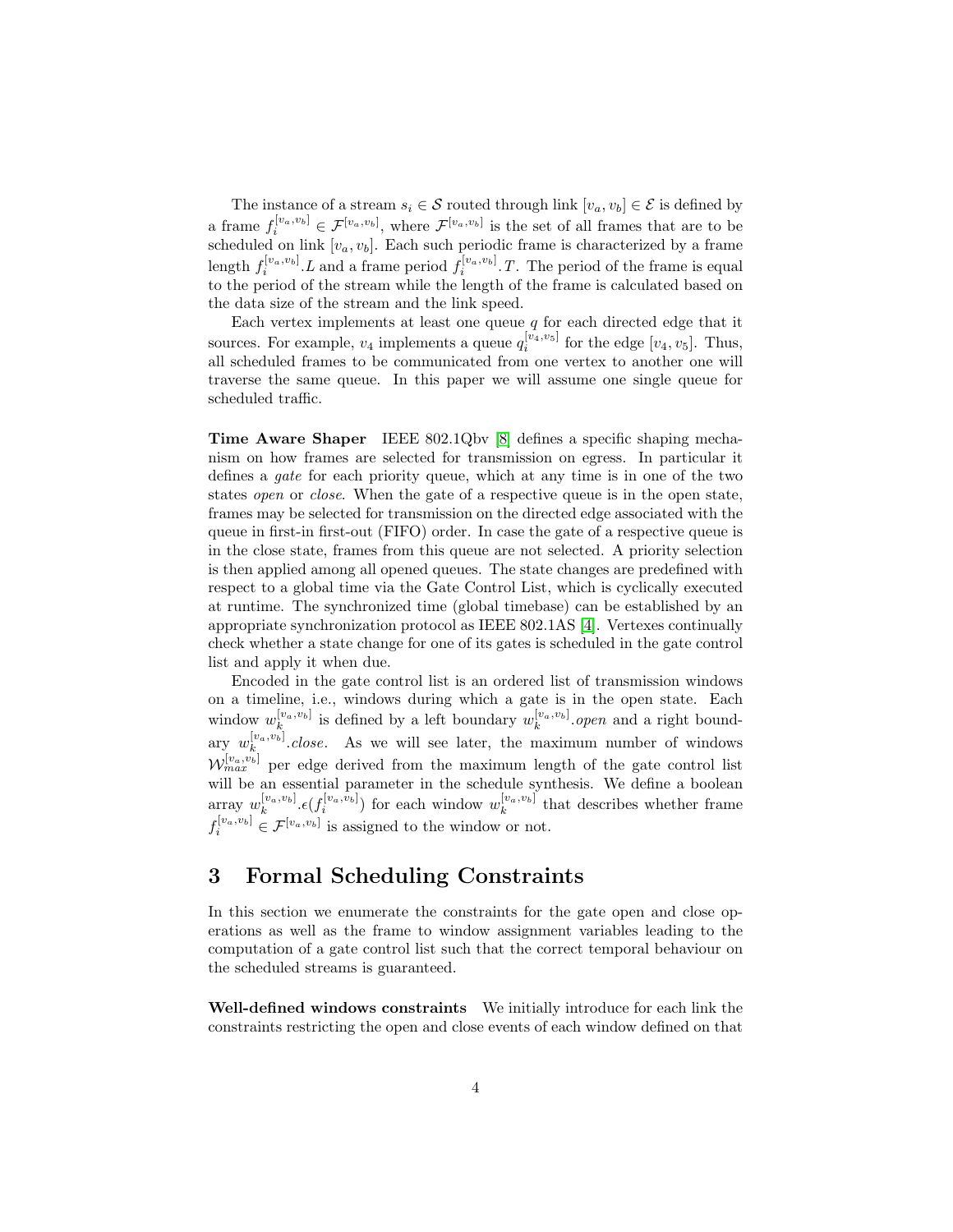link to be within the hyperperiod of all streams. The open event for each window on a link has to be greater than or equal to 0, hence we have the constraint

<span id="page-4-0"></span>
$$
\forall [v_a, v_b] \in \mathcal{E}, \forall k \in \{1, \dots, \mathcal{W}_{max}^{[v_a, v_b]}\}:
$$
  
\n
$$
w_k^{[v_a, v_b]} \cdot open \ge 0
$$
  
\n
$$
w_k^{[v_a, v_b]} \cdot close < hp^{[v_a, v_b]}
$$
\n
$$
(1)
$$

where  $hp^{[v_a, v_b]} \stackrel{def}{=} lcm(\{f_i^{[v_a, v_b]} \cdot T \mid f_i^{[v_a, v_b]} \in \mathcal{F}^{[v_a, v_b]}\})$  is the hyperperiod of all frames that are routed through  $[v_a, v_b]$ .

Additionally, well-defined windows must ensure the order between the gate open and close events. Hence we have

$$
\forall [v_a, v_b] \in \mathcal{E}, \forall k \in \{1, \dots, \mathcal{W}_{max}^{\{v_a, v_b\}}\} :
$$
  

$$
w_k^{\{v_a, v_b\}} . open \leq w_k^{\{v_a, v_b\}} . close
$$

We restrict the variables defining the assignment of frames to windows to get a boolean value, i.e., they can be either 0 or 1.

$$
\forall [v_a, v_b] \in \mathcal{E}, \forall k \in \{1, \dots, \mathcal{W}_{max}^{[v_a, v_b]}\}, \forall f_i^{[v_a, v_b]} \in \mathcal{F}^{[v_a, v_b]}:
$$
  

$$
w_k^{[v_a, v_b]} \cdot \epsilon(f_i^{[v_a, v_b]}) \in \{0, 1\}
$$

Ordered windows constraints An essential constraint for determinism is that no two frames transmitted on the same egress link overlap in the time domain. In [\[10\]](#page-11-0) we constructed a similar constraint by not allowing frames to be transmitted at the same time. Since in this paper we are considering the scheduling of windows rather than frames we consider two possible formulations.

One possibility, similar to [\[10\]](#page-11-0), is to not allow windows on the same link to overlap, defined as

$$
\forall [v_a, v_b] \in \mathcal{E}, \forall k, l \in \{1, ..., \mathcal{W}_{max}^{[v_a, v_b]}\}, k \neq l :
$$
  
\n
$$
(w_k^{[v_a, v_b]}.\text{close} \le w_l^{[v_a, v_b]}.\text{open}) \lor
$$
  
\n
$$
(w_l^{[v_a, v_b]}\text{close} \le w_k^{[v_a, v_b]}\text{open})
$$

The drawback with this option is that it results in a large number of assertions with a disjunction operator, which proved to be computationally intensive.

However, since there is no predefined assignment of frames to windows we can fix the order of windows on a link and relate their respective open and close events sequentially. Therefore, we prefer the following alternative formulation, which is equivalent to the above but significantly less resource intensive.

$$
\forall [v_a, v_b] \in \mathcal{E}, \forall k \in \{1, \dots, \mathcal{W}_{max}^{[v_a, v_b]} - 1\}:
$$
  

$$
w_k^{[v_a, v_b]}.\mathit{close} \leq w_{k+1}^{[v_a, v_b]}.\mathit{open}
$$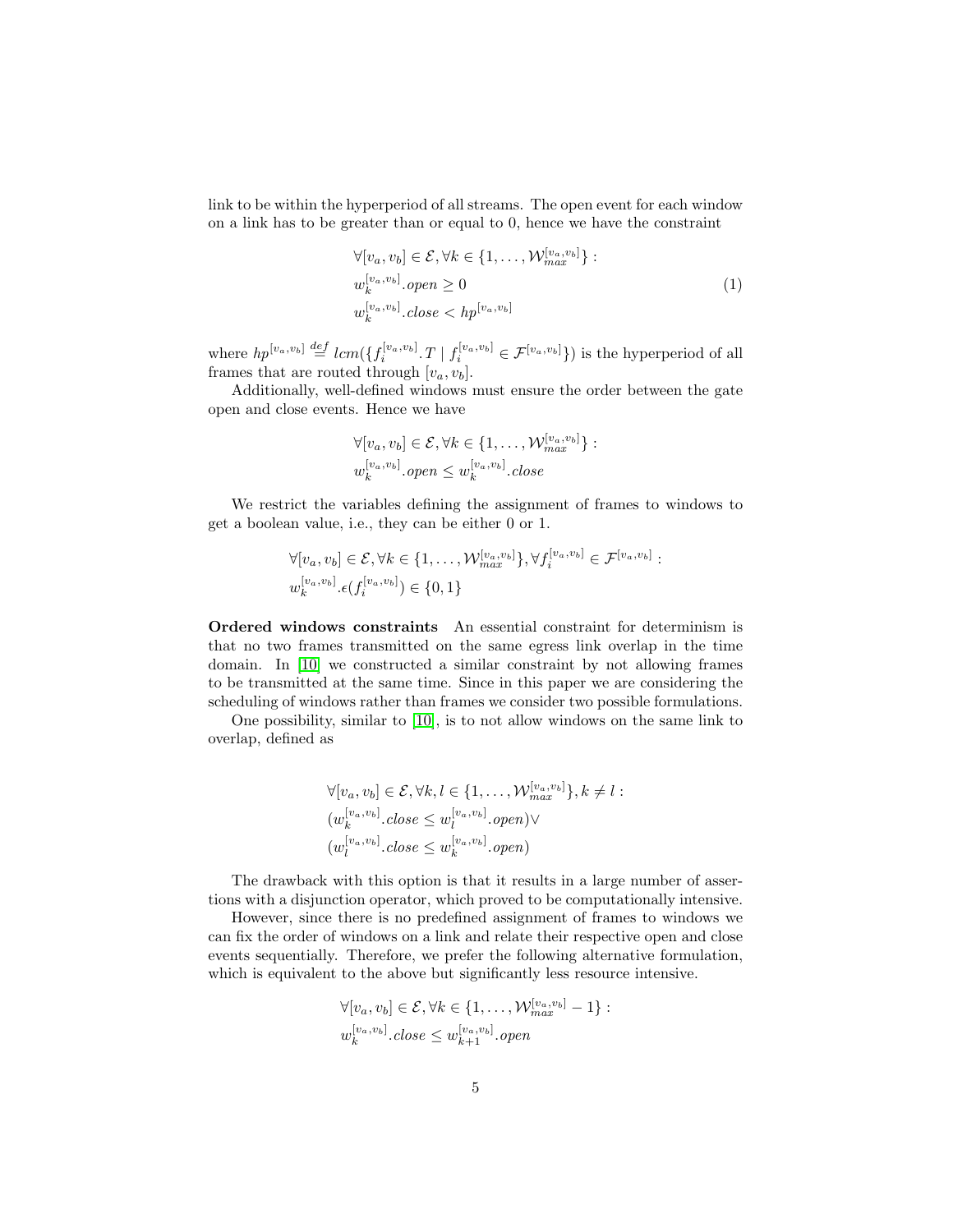Additionally, the latter formulation allows reducing further the number of assertions in constraints [\(1\)](#page-4-0) by restricting the bound on the open event to the first window and, respectively, the close event to the last window on each link since all others are already bounded due to the imposed sequential order. Hence, constraint [\(1\)](#page-4-0) can be reduced to

$$
\forall [v_a, v_b] \in \mathcal{E}:
$$
  
\n
$$
w_1^{[v_a, v_b]} \cdot open \ge 0
$$
  
\n
$$
w_{\mathcal{W}_{max}^{[v_a, v_b]}}^{[v_a, v_b]} \cdot close < hp^{[v_a, v_b]}
$$

Frame-to-window assignment constraints Each frame routed through a link has to be assigned to one and only one window defined for that link. Since the frame assignment variables in the array  $\epsilon$  can either take the value 0 or 1, we formulate that the sum of all window assignment variables for that particular frame to be exactly 1.

$$
\forall [v_a, v_b] \in \mathcal{E}, \forall f_i^{[v_a, v_b]} \in \mathcal{F}^{[v_a, v_b]}:
$$
  

$$
\sum_{k=1}^{\mathbb{N}^{[v_a, v_b]}} w_k^{[v_a, v_b]} \cdot \epsilon(f_i^{[v_a, v_b]}) = 1
$$

Window size constraints We define the close event of each window sufficient to allow the transmission of all the frames assigned to it. Therefore, we calculate the size of each window based on the frame assignment variables and the respective size of the frames.

$$
\forall [v_a, v_b] \in \mathcal{E}, \forall k \in \{1, \dots, \mathcal{W}_{max}^{\{v_a, v_b\}}\} : \n w_k^{\{v_a, v_b\}} \cdot size = \sum_{f_i^{\{v_a, v_b\}} \in \mathcal{F}^{\{v_a, v_b\}} \cdot \epsilon(f_i^{\{v_a, v_b\}}) \times f_i^{\{v_a, v_b\}} \cdot L
$$

Using the formula for the window size constructed before, we introduce the constraint that the time interval between open and close events of a window has to be equal to the window size.

$$
\forall [v_a, v_b] \in \mathcal{E}, \forall k \in \{1, \dots, \mathcal{W}_{max}^{\{v_a, v_b\}}\} :
$$
  

$$
w_k^{\{v_a, v_b\}}.\mathit{close} = w_k^{\{v_a, v_b\}}.\mathit{open} + w_k^{\{v_a, v_b\}}.\mathit{size}
$$

Stream constraints The stream constraints describe the sequential nature of a communication from a talker (sender) node to a listener (receiver) node. The generic condition is that frames belonging to the same stream have to be scheduled sequentially on the time-line along the routed communication path. In other words, the propagation of frames of a stream must follow the sequential order along the computed route of the stream.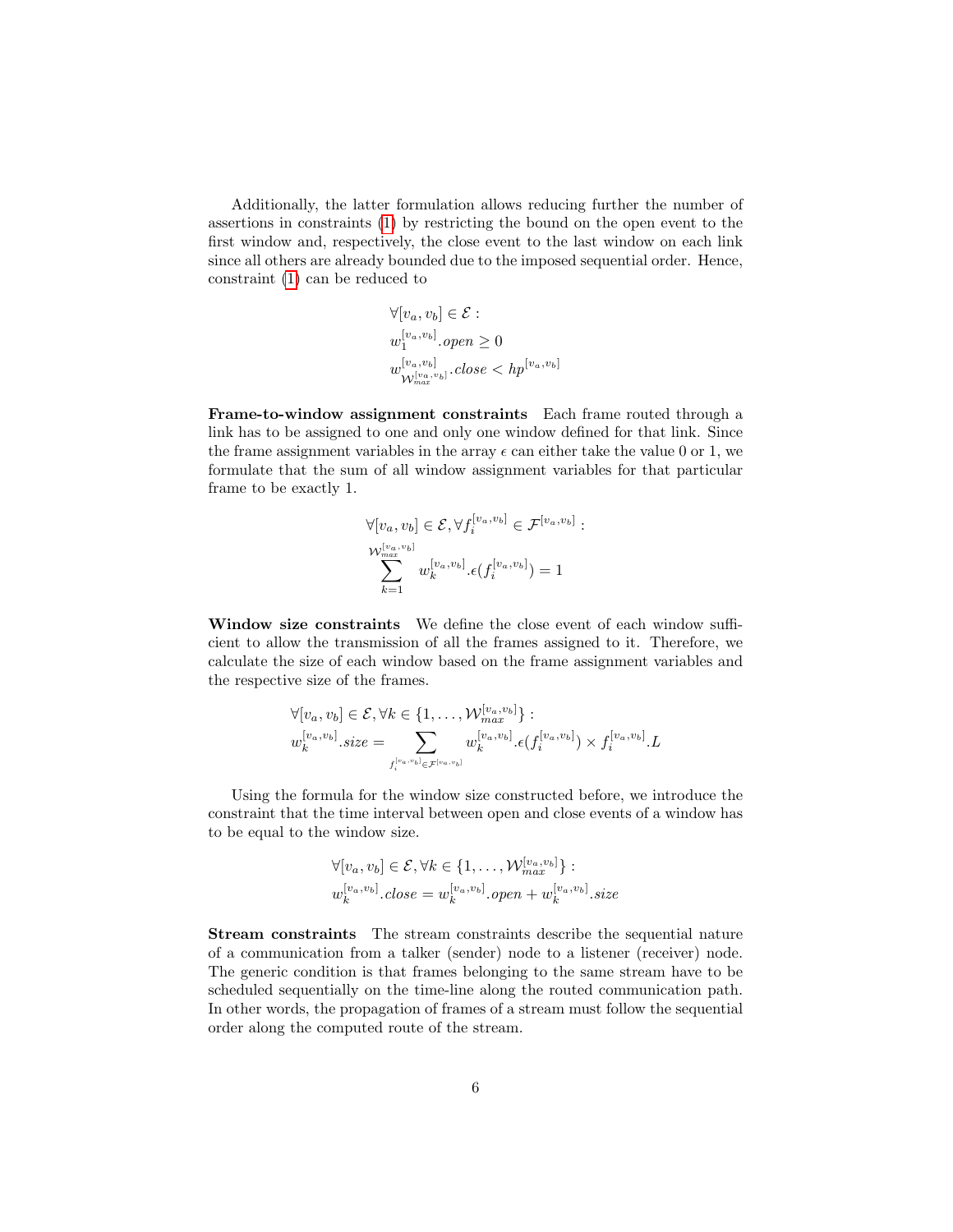For every stream  $s_i \in \mathcal{S}$  routed through  $v_1, ..., v_n$  we construct the following formula

$$
\forall [v_j, v_{j+1}] \in \mathcal{E}, j \in \{1, ..., n-2\},
$$
  
\n
$$
\forall k \in \{1, ..., \mathcal{W}_{max}^{[v_j, v_{j+1}]}\}, \forall l \in \{1, ..., \mathcal{W}_{max}^{[v_{j+1}, v_{j+2}]}\}:
$$
  
\n
$$
\chi_{i,k,l} = w_k^{[v_j, v_{j+1}]} \cdot \epsilon(f_i^{[v_j, v_{j+1}]}) \times w_l^{[v_{j+1}, v_{j+2}]} \cdot \epsilon(f_i^{[v_{j+1}, v_{j+2}]})
$$
  
\n
$$
\chi_{i,k,l} \times (w_k^{[v_j, v_{j+1}]} \cdot close + \delta) \leq \chi_{i,k,l} \times w_l^{[v_{j+1}, v_{j+2}]} \cdot open
$$

where  $\delta$  represents the worst-case difference between the local clocks of any two synchronized (e.g. via the IEEE 802.1AS [\[4\]](#page-10-3) time-synchronization protocol) vertexes. Hence, we also consider, similar to [\[13\]](#page-11-3), the synchronization jitter which is a global constant and describes the maximum difference between the local clocks of any two nodes in the network.

Stream isolation constraints As described in [\[10\]](#page-11-0), a network may experience frame loss or variations in periodic payload size during the runtime of the system. Since the IEEE 802.1Qbv [\[8\]](#page-10-7) specification controls the opening and closing of the timed gates of a queue and not the sending and receiving of individual frames, we need to ensure that the state of the queue is deterministic. We refer the reader to [\[10\]](#page-11-0) for a more detailed description of the isolation problem in TSN networks.

Consider the case in which two streams  $s_i$  and  $s_j$  are received on different links,  $[v_x, v_a]$  and  $[v_y, v_a]$ , respectively, on device  $v_a$  and are both sent on the same egress port on link  $[v_a, v_b]$ . In order to maintain their respective window assignments on the egress port even in the case of frame loss or concurrent arrival we need to either assign the respective frames of the two streams to the same window or to isolate them in the time domain. The isolation in the time domain is done by restricting that once the frame of one stream has entered the device, the other stream cannot enter it until the first frame has left the egress queue (c.f. [\[10\]](#page-11-0)). If there is more than one queue available for scheduled traffic we can also isolate the two streams in different queues. Since we restrict the TSN configuration for this paper to 1 queue for scheduled traffic we construct the isolation constraint without the option to assign streams to different queues noting that the extension to multiple queues is straightforward.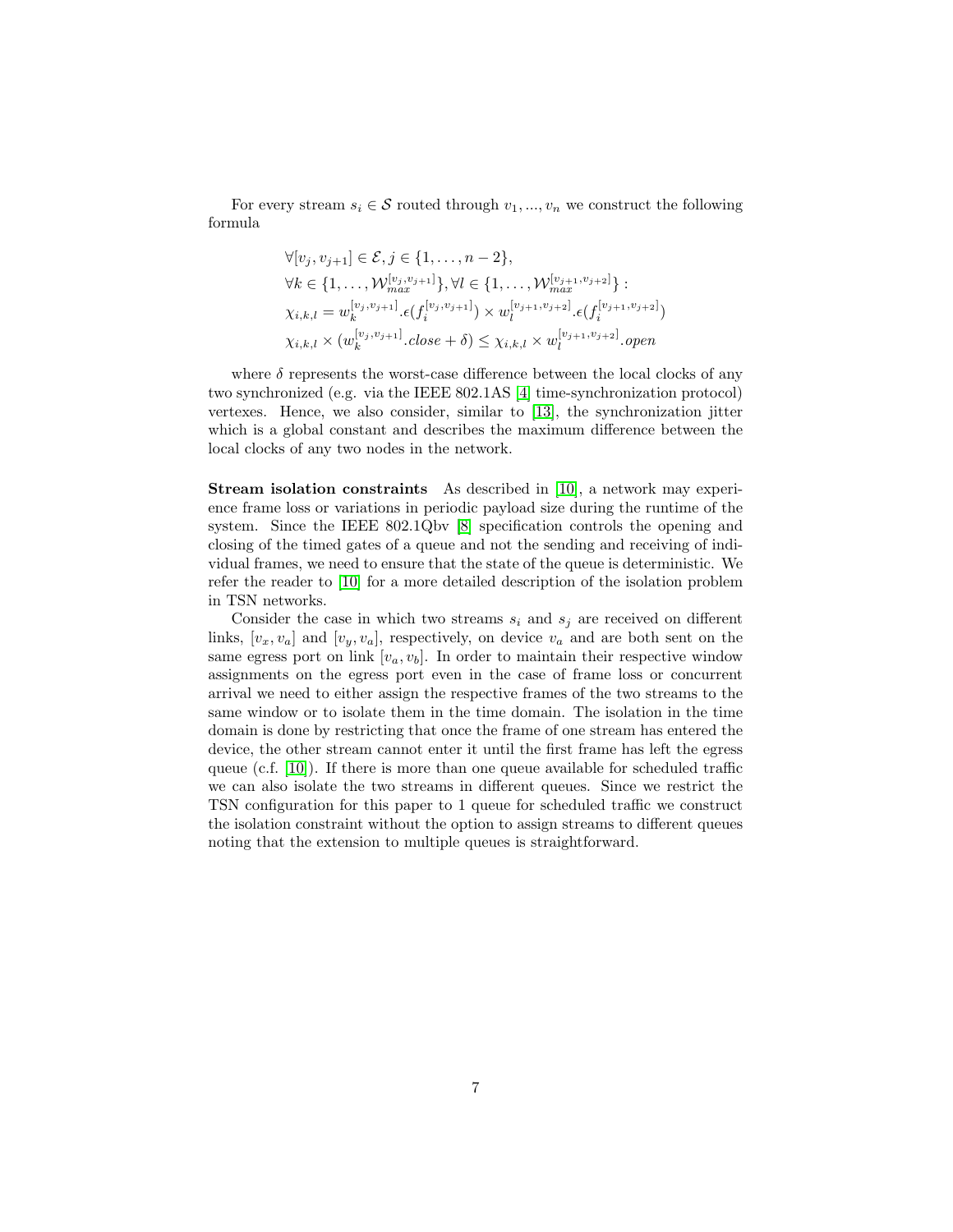Hence, we have the stream isolation condition:

$$
\forall [v_a, v_b] \in \mathcal{E}, \forall f_i^{[v_a, v_b]}, f_j^{[v_a, v_b]} \in \mathcal{S}, i \neq j,
$$
  
\n
$$
\forall k \in \{1, ..., \mathcal{W}_{max}^{[v_a, v_b]}\},
$$
  
\n
$$
\forall l \in \{1, ..., \mathcal{W}_{max}^{[v_a, v_a]}\},
$$
  
\n
$$
\forall m \in \{1, ..., \mathcal{W}_{max}^{[v_a, v_a]}\}:
$$
  
\n
$$
\left(w_k^{[v_a, v_b]} \cdot close \times w_k^{[v_a, v_b]} \cdot \epsilon(f_i^{[v_a, v_b]}) \leq
$$
  
\n
$$
w_m^{[v_y, v_a]} \cdot open \times w_m^{[v_y, v_a]} \cdot \epsilon(f_j^{[v_y, v_a]}) \vee
$$
  
\n
$$
w_k^{[v_a, v_b]} \cdot close \times w_k^{[v_a, v_b]} \cdot \epsilon(f_j^{[v_a, v_b]}) \leq
$$
  
\n
$$
w_l^{[v_x, v_a]} \cdot open \times w_l^{[v_x, v_a]} \cdot \epsilon(f_i^{[v_x, v_a]}) \vee
$$
  
\n
$$
\left(w_k^{[v_a, v_b]} \cdot \epsilon(f_j^{[v_a, v_b]}) = w_k^{[v_a, v_b]} \cdot \epsilon(f_i^{[v_a, v_b]}) \right)
$$

Stream End-to-end latency constraints The end-to-end deadline constraint states that the difference between the receiving of a stream on the listener and the sending of the stream from the respective talker has to be smaller than or equal to the given maximum end-to-end latency. However, since the frame to window assignment is not known a-priori, we construct the formula using the frame assignment variables in combination with the open and close events.

Let  $v_1^i$  and  $v_n^i$  be the talker and listener nodes of stream  $s_i \in \mathcal{S}$ , respectively, and  $f_i^{[v_1^i, v_2^i]}$  $[i]_i^{[v_1^i, v_2^i]}$  and  $f_i^{[v_{n-1}^i, v_n^i]}$  the first and last frames of the stream from/to those nodes. We define the end-to-end latency constraint as

$$
\forall s_i \in \mathcal{S}: \\
\sum_{l=1}^{\mathcal{W}_{max}^{[v_{n-1}^i, v_n^i]}} w_l^{[v_{n-1}^i, v_n^i]}.\epsilon(f_i^{[v_{n-1}^i, v_n^i]}) \times w_l^{[v_{n-1}^i, v_n^i]}.\mathit{close}- \\
\sum_{k=1}^{\mathcal{W}_{max}^{[v_1^i, v_2^i]}} w_k^{[v_1^i, v_2^i]}.\epsilon(f_i^{[v_1^i, v_2^i]}) \times w_k^{[v_1^i, v_2^i]}.\mathit{open} \leq \\
s_i.e2e - f_i^{[v_{n-1}^i, v_n^i]}.\mathit{L} - \delta.
$$

Note that we also include the precision  $\delta$  in the constraint since the local clocks of the sender and receiver nodes may show a synchronization error with respect to each other.

Stream jitter constraints Real-time communication also may require constraints on the jitter that a stream experiences. We base our jitter constraint on the observation that within the network, the jitter of individual frames of a stream is not relevant. The jitter becomes relevant on the receiver side when it has to be processed by a listener task. Hence, we only constrain the jitter of a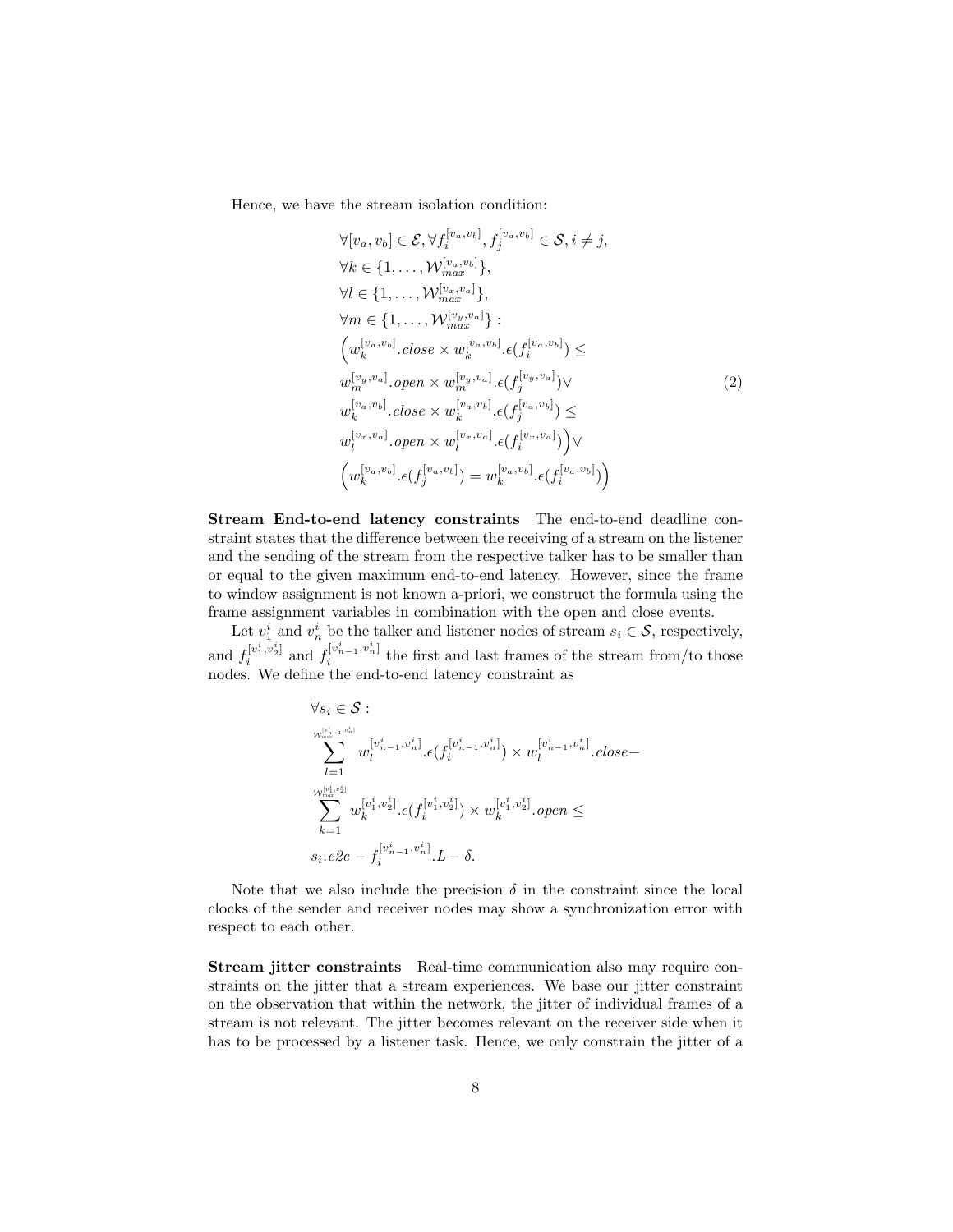stream for the receiver, i.e., the jitter constrain only applies to the sending of a stream on the last hop before the listener node.

As above, let  $v_n^i$  be the listener node of stream  $s_i \in \mathcal{S}$  with  $f_i^{[v_{n-1}^i, v_n^i]}$  the last frames of the stream to the listener node.

$$
\forall s_i \in \mathcal{S},
$$
  
\n
$$
\psi(s_i) = \sum_{l=1}^{\mathcal{W}_{m_{m-1}}^{[v_{n-1}^i, v_n^i]}} w_l^{[v_{n-1}^i, v_n^i]} \cdot \epsilon(f_i^{[v_{n-1}^i, v_n^i]}) \times w_l^{[v_{n-1}^i, v_n^i]} \cdot size:
$$
  
\n
$$
\psi(s_i) \leq s_i.jitter + f_i^{[v_{n-1}^i, v_n^i]} \cdot L
$$

Please note that, if the jitter is also important within the network, i.e. between individual nodes along the route of the stream, the constraint defined above can be readily applied for each of those nodes.

## <span id="page-8-0"></span>4 Multiple periods

So far we have assumed that all streams share the same period. Communication in system deployments do not always appear with a normalized period. Instead, streams are sourced at multiple rates which result in a hypercycle defining the length of the schedule tables to be at least the least common multiple of all periods involved. In [\[10\]](#page-11-0) the communication model guaranteed minimal jitter by imposing a strictly periodic constraint between frames belonging to alternative scheduled instances of the same stream. In this paper, however, we introduce a relaxed model allowing bounded jitter between periodic instances of a stream.

The assignment of frames, and as a consequence the length of each window, is a result of the scheduler. Furthermore, frames routed through the same link may have different periods and each instances of a frame may be assigned to different windows. Hence, in order to correctly constrain the closing bound for each window we need to consider the periodic repetition of stream instances within the hyperperiod. For this, we refine the concept of stream instance  $s_i \in S$  to reflect the number of streams instance repetitions  $s_{i,j}$ , where  $0 \leq j \leq \frac{hp^{[v_a, v_b]}}{s_i \cdot T} - 1$ corresponding to the instantiation of the stream  $s_i$  for each period interval completing the schedule hyperperiod. Therefore, each original stream  $s_i$  will result in an effective number of streams equal to the integer division between the hyperperiod and the stream period. Furthermore, we define the subset of frame instances  $f_{i,j}^{[v_a,v_b]} \in \mathcal{F}_j^{[v_a,v_b]}$  as the frames resulting from the  $j^{th}$  repetition of  $s_i$  routed through  $[v_a, v_b]$ , sorted in ascending ordered by the period instance.

Therefore, for each stream  $s_i$  routed through  $[v_a, v_b]$  we construct the following constraint: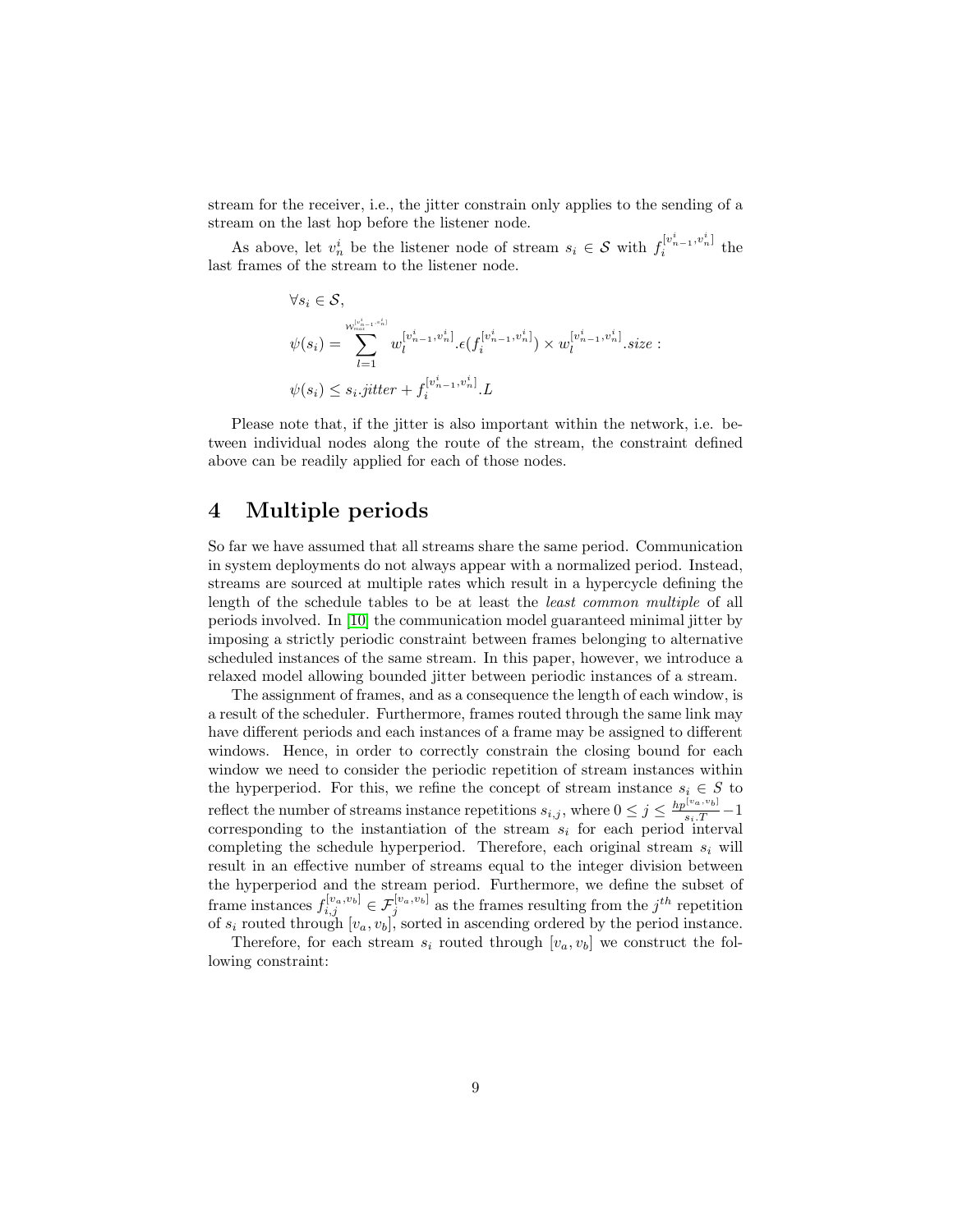$$
\forall j \in \left[0, \frac{hp^{[v_a, v_b]}}{s_i \cdot T} - 1\right], \forall k \in \{1, ..., \mathcal{W}_{max}^{[v_a, v_b]}\}:
$$
  

$$
\beta_{k,i,j}^{[v_a, v_b]} = w_k^{[v_a, v_b]} \cdot \epsilon(f_{i,j}^{[v_a, v_b]})
$$
  

$$
\beta_{k,i,j}^{[v_a, v_b]} \times w_k^{[v_a, v_b]} \cdot open \geq \beta_{k,i,j}^{[v_a, v_b]} \times j \times f_{i,j}^{[v_a, v_b]} \cdot T
$$
  

$$
\beta_{k,i,j}^{[v_a, v_b]} \times w_k^{[v_a, v_b]} \cdot close \leq \beta_{k,i,j}^{[v_a, v_b]} \times (j+1) \times f_{i,j}^{[v_a, v_b]} \cdot T
$$

Note that this constraint would be sufficient to bound the open and close events of all windows for which at least one frame is assigned. For completion, we leave the above formulation (see first constraint well-defined windows constraints) setting bounds for all open and close window events, including those without any assigned frame, to be in the range  $[0..hp^{[v_a,v_b]})$ .

Having multiple periods in the system also has an effect on the jitter and end-to-end latency constraint. The end-to-end latency constraint is easy to reformulate since it has to consider that the difference between all instances of sending and receiving frames of a stream has to conform to the given maximum latency. The jitter constraint is more difficult to reformulate since it requires the computation of the jitter between the earliest window open event within a period and the latest window close event within a period for all frame instance assignments. We leave the formulation of this constraint for future work.

#### <span id="page-9-0"></span>5 SMT-Based Schedule Synthesis

Satisfiability Modulo Theories (SMT) determine the satisfiability of first-order logical formulas for a specific background theory like linear integer arithmetic  $(\mathcal{LA}(\mathbb{Z}))$  or bit-vectors  $(\mathcal{BV})$  [\[14,](#page-11-4) [15\]](#page-11-5) while also providing a model (in case of satisfiability) which represents one solution for the given SMT context. In addition, Optimization Modulo Theories (SMT) [\[16,](#page-11-6) [17\]](#page-11-7) can provide optimal solutions with respect to certain objectives.

The aim of our scheduling algorithm for IEEE 802.1Qbv is hence to find solutions for the window open and close variables as well as for the frame-towindow assignment variables such that the correctness constraints defined in Section [3](#page-3-0) are fulfilled. While in previous work the background theory used was linear integer arithmetic  $(\mathcal{LIA})$ , in our case we have to use non-linear integer arithmetic  $(\mathcal{N} \mathcal{I} \mathcal{A})$ . While nonlinear integer arithmetic has been shown to be undecidable, solvers use methods like bit-blasting to solve problems with limited range integer variables in  $NIA$  [\[18\]](#page-11-8).

A typical optimization objective found in the industrial domain is to minimizing the end-to-end latencies of streams. This optimization objective is easily expressed based on the end-to-end constraint defined in Section [3](#page-3-0) and has been discussed in related work (cf. [\[11\]](#page-11-1)).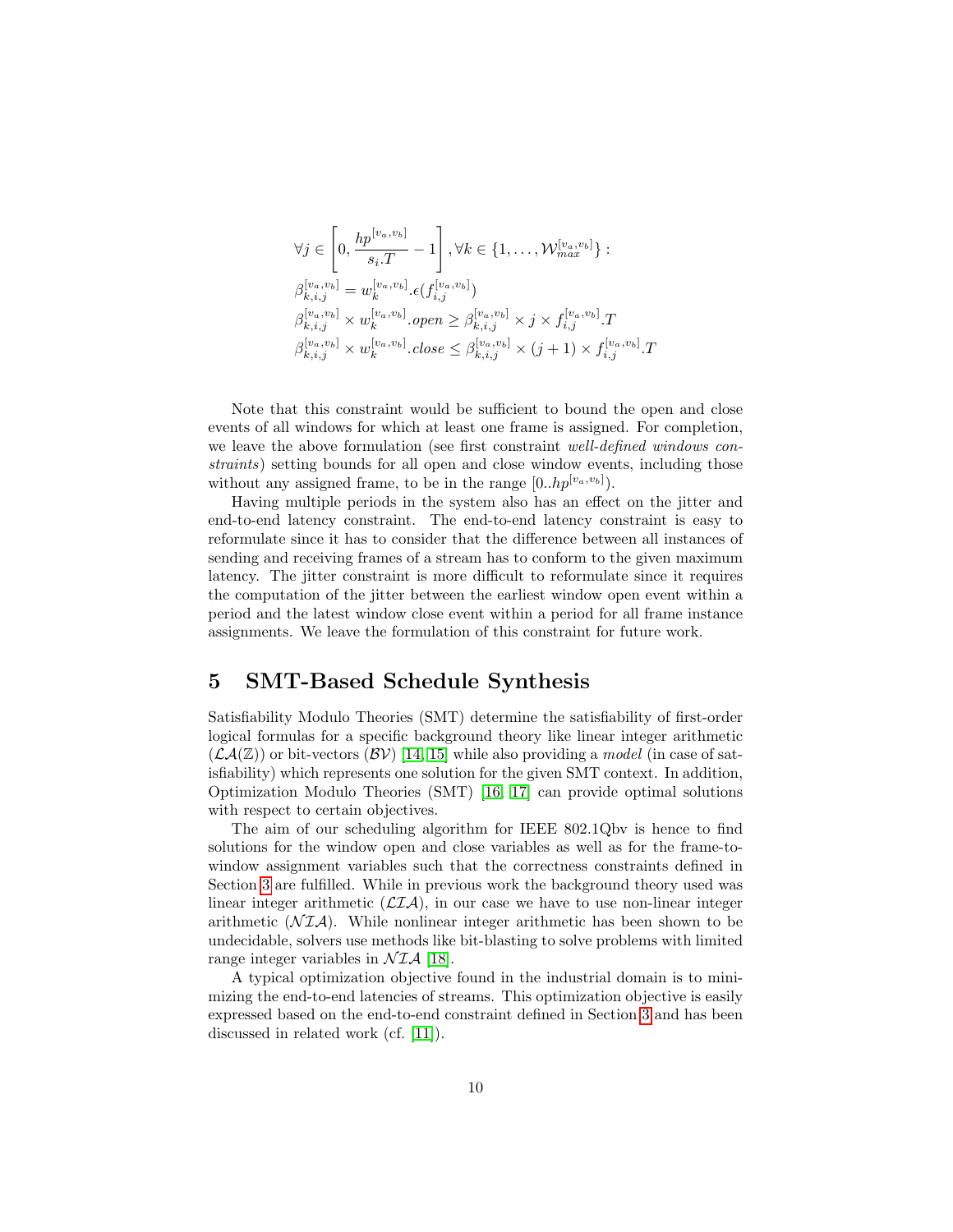Since there is a trade-off between the number of windows used per egress port and the jitter that a stream experiences, another optimization objective is to minimizes the receiving jitter for streams. This objective can be either expressed as a sum over all streams, minimizing the accrued jitter in the network or as a collection of individual objectives which result in local minima for some some streams.

# 6 Conclusion

We have formalized the necessary scheduling conditions for creating windowbased IEEE 802.1Qbv Gate Control List schedules for Time-sensitive Networks (TSN) in which communication streams have real-time requirements in terms of bounded jitter and end-to-end latency.

# References

- <span id="page-10-0"></span>[1] Honeywell Aerospace, "Application specific integrated circuits based on TTEthernet ready for first Orion test flight," [http://aerospace.honeywell.](http://aerospace.honeywell.com/about/media-resources/newsroom) [com/about/media-resources/newsroom,](http://aerospace.honeywell.com/about/media-resources/newsroom) 2014, retrieved 22-May-2014.
- <span id="page-10-1"></span>[2] H. Kopetz and G. Grunsteidl, "TTP - a time-triggered protocol for faulttolerant real-time systems," in Proc. 23rd IEEE International Symposium on Fault-Tolerant Computing (FTCS-23), June 1993, pp. 524–533.
- <span id="page-10-2"></span>[3] Institute of Electrical and Electronics Engineers, Inc, "Time-Sensitive Networking Task Group," [http://www.ieee802.org/1/pages/tsn.html,](http://www.ieee802.org/1/pages/tsn.html) 2016, retrieved 06-Jul-2017.
- <span id="page-10-3"></span>[4] ——, "802.1AS-Rev - Timing and Synchronization for Time-Sensitive Applications," [http://www.ieee802.org/1/pages/802.1AS-rev.html,](http://www.ieee802.org/1/pages/802.1AS-rev.html) 2017.
- <span id="page-10-4"></span>[5] ——, "802.1Qci - Per-Stream Filtering and Policing," [http://www.ieee802.](http://www.ieee802.org/1/pages/802.1ci.htmll) [org/1/pages/802.1ci.htmll,](http://www.ieee802.org/1/pages/802.1ci.htmll) 2017.
- <span id="page-10-5"></span>[6] ——, "802.1Qbu - Frame Preemption," [http://www.ieee802.org/1/pages/](http://www.ieee802.org/1/pages/802.1bu.html) [802.1bu.html,](http://www.ieee802.org/1/pages/802.1bu.html) 2017.
- <span id="page-10-6"></span>[7] ——, "802.1CB - Frame Replication and Elimination for Reliability," [http:](http://www.ieee802.org/1/pages/802.1cb.html) [//www.ieee802.org/1/pages/802.1cb.html,](http://www.ieee802.org/1/pages/802.1cb.html) 2017.
- <span id="page-10-7"></span>[8] ——, "802.1Qbv - Enhancements for Scheduled Traffic," [http://www.](http://www.ieee802.org/1/pages/802.1bv.html) [ieee802.org/1/pages/802.1bv.html,](http://www.ieee802.org/1/pages/802.1bv.html) 2016, draft 3.1.
- <span id="page-10-8"></span>[9] H. Kopetz and G. Bauer, "The time-triggered architecture," Proceedings of the IEEE, vol. 91, no. 1, pp. 112–126, 2003.